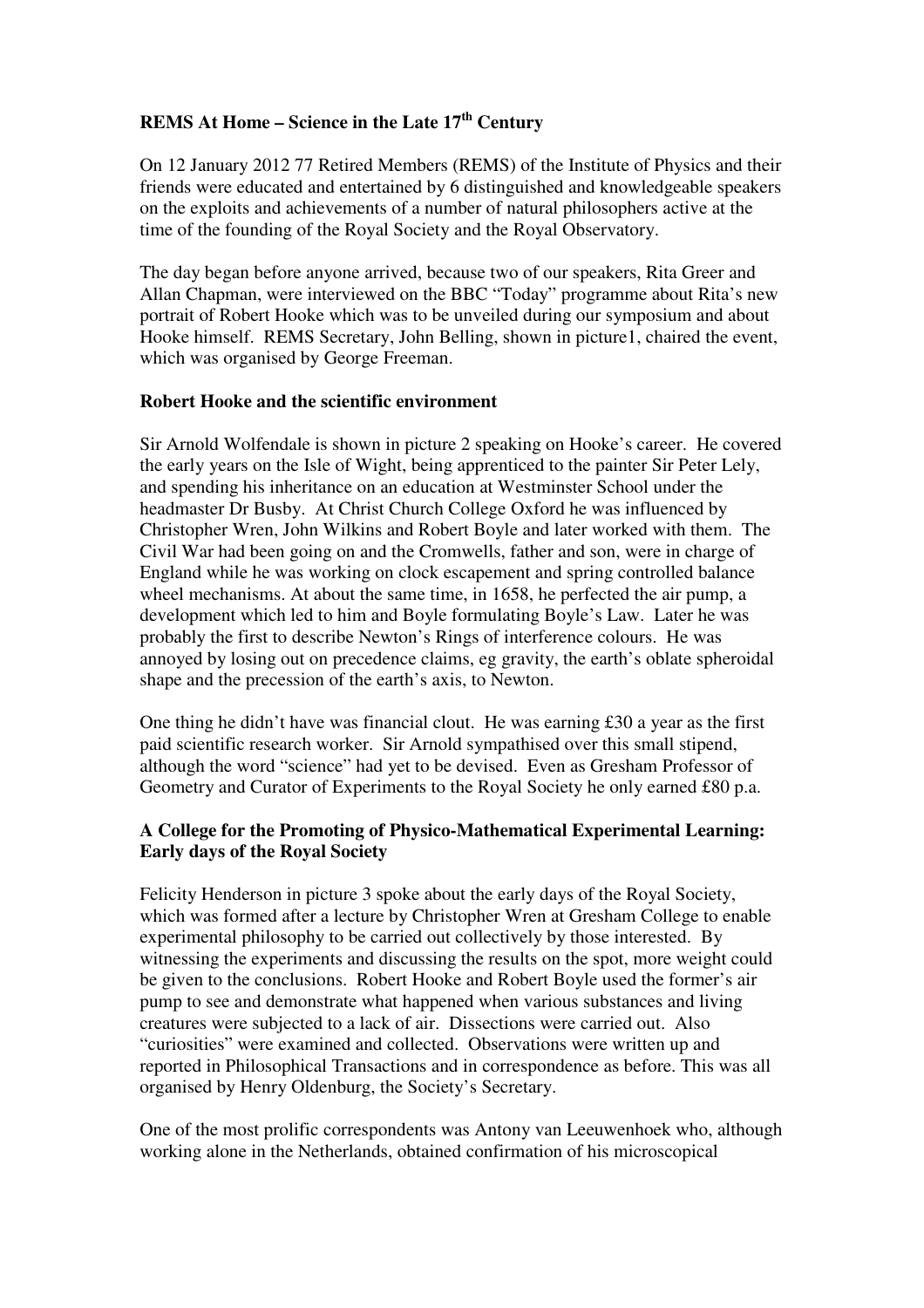observations from local people. All his letters were in Dutch and had to be translated. He was appointed Fellow of the Royal Society.

Among the curiosities was a collection of Chinese ear pickers and no doubt things like that led to lampooning of the Society in plays written by Thomas Shadwell. Felicity hinted that Gulliver's Travellers were partly based on the Society's research programme. Boyle's wish list looks very similar to one that might be written today. First on the list is the prolongation of life.

## **Hooke's Portrait**

Rita Greer (picture 4) explained how she was inspired by Rachel Chapman's drawing of Hooke and Allan Chapman's article in the Daily Telegraph of 24 February 2003 about Hooke to make good the lack of a contemporary portrait by painting one, guided by the written descriptions of Hooke by John Aubrey and Richard Waller. She explained that there were 14 portraits of Newton, but none of Hooke. She is well on the way to her goal of 20 portraits of Hooke and showed some of them in her talk.

#### **Unveiling of Rita Greer's portrait of Robert Hooke**

The Institute of Physics commissioned the portrait for the Hooke Room, but Sir Arnold performed the unveiling in the Rutherford lecture room to save us all walking up 2 floors. We did that at the end of the day. Left to right in picture 5 are: Rebekah Higgitt, Felicity Henderson, Sir Arnold Wolfendale, Rita Greer, Robert Woodward, Allan Chapman and Michael Cooper. Picture 6 is the portrait in the Hooke Room.

Many discussions took place over lunch including the one between Sir Arnold and Allan Chapman shown in picture 7.

#### **The role of the Astronomer Royal in the early days of the Royal Observatory, Greenwich**

Rebekah Higgitt shown, in picture 8, explained the circumstances of the setting up of the Observatory and the difficulties of the first Astronomer Royal, John Flamsteed. One problem was his title, Astronomical Observator. He preferred Regius Professor of Astronomy. Another was that he had to figure out what his job was. He corresponded with other astronomers like Hevelius, Mayor of Danzig, and was well aware of Kepler's work. The king provided no money, but he was sponsored by the Board of Ordnance through Jonas Moore, who provided Flamsteed personally with telescopes and chronometers. The second Astronomer Royal found that the observatory was bare, when he took over, because Flamsteed's widow had sold all the instruments. There was some animosity between the Royal Society and Flamsteed, who had the data that Newton wanted. Flamsteed was determined to insure that his star chart was accurate. It was far better than that of his hero Tyco Brahé, partly because he was able to use telescopic sights. Having determined the latitude of Greenwich, he set the longitude through his observatory, so that the coordinates of 3000 stars had absolute values. In answer to a question about the meridian for GPS, Sir Arnold mischievously informed us that Flamsteed's  $0^0$  longitude passes through an area now marked "rubbish", but then he was  $14<sup>th</sup>$  Astronomer Royal and should know.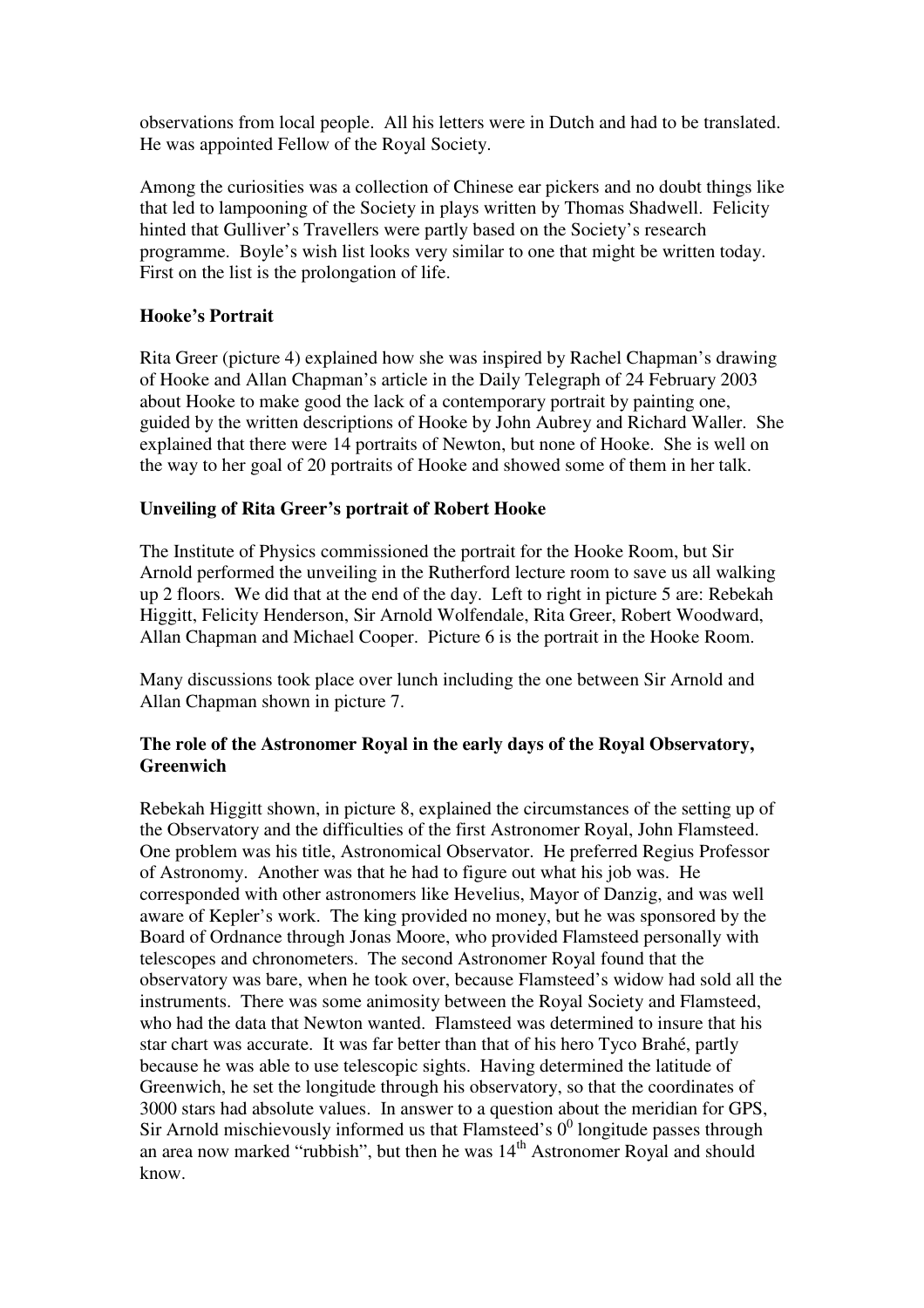#### **Scientific and Civic Measurements: Hooke, Boyle and the Citizens of London**

Michael Cooper is shown in picture 9. He described Hooke and Boyle's experiments on the "Spring of the Air" and their defence of their results, which led to Boyle's Law, following objections lodged by Francis Linus. Boyle and Hooke published their results in great detail, so that anyone could repeat them. They showed many measurements of the position of the meniscus of the mercury trapping the volume of air in question, from which we could see that standard deviation was +/-1.6mm.

Despite already being busy with Gresham College and the Royal Society, Hooke and Christopher Wren exercised their skills in sorting out London after the fire of 1666. While Wren working for the king, designed churches, Hooke, working for the City, formulated new building regulations, surveyed the damage, staked out plots for buildings, roads, some of which were widened, and spaces for markets, assessed compensation, sorted out disputes, ensuring his fellow surveyors followed his guidelines, and reporting on the suitability of various building materials. Every morning for years he was seen measuring, discussing with everyone from urchins to landlords, so that Londoners could see that something was being done and quickly. For compensation he gave generous assessments of area by assuming 2 sides of a plot were at right angles to the street and multiplying the mean by the distance along the street. He quoted the area in square feet and duodecimal fractions of a square foot so that it was easy to calculate the monetary compensation in pounds, shillings and pence. He wrote 2995 foundation certificates and 592 reports on land disputes – a busy man indeed.

Not only did he work with Wren on designing St Paul's and other churches, he designed and supervised the building of St Benet's, Paul's Wharf, now the Welsh Church, Bedlam Hospital, the Monument, including its zenith telescope and dropping tower, and the clearing and re-canalising of the Fleet River. One of the most important things he produced was a proper large scale (1/1200) map of London.

It was interesting to learn that, although Hooke failed to find evidence for the inverse square law of gravitational attraction that he was hoping for, the experiments by Speake et al in 1990 showed actual timings of bodies falling in a 300m dropping tower versus results expected from the inverse square law in exactly the same fashion as Hooke had done in verifying Boyle's Law..

Robert Hooke was buried in St Helen's, Bishopsgate, but along with many other remains was reinterred in the City of London Cemetery, Wanstead. In addition to the memorial next to Christopher Wren's in St Paul's seen by REMS on 8 December 2008, just before it was officially unveiled, there is now another in Westminster Abbey.

#### **Artificial Organs that strengthen the natural (R Hooke) – the impact of instrumentation**

Andy our technician for the day helped several times during the day with microphones, projection of slides, spot lights and he is shown in picture 10 with Allan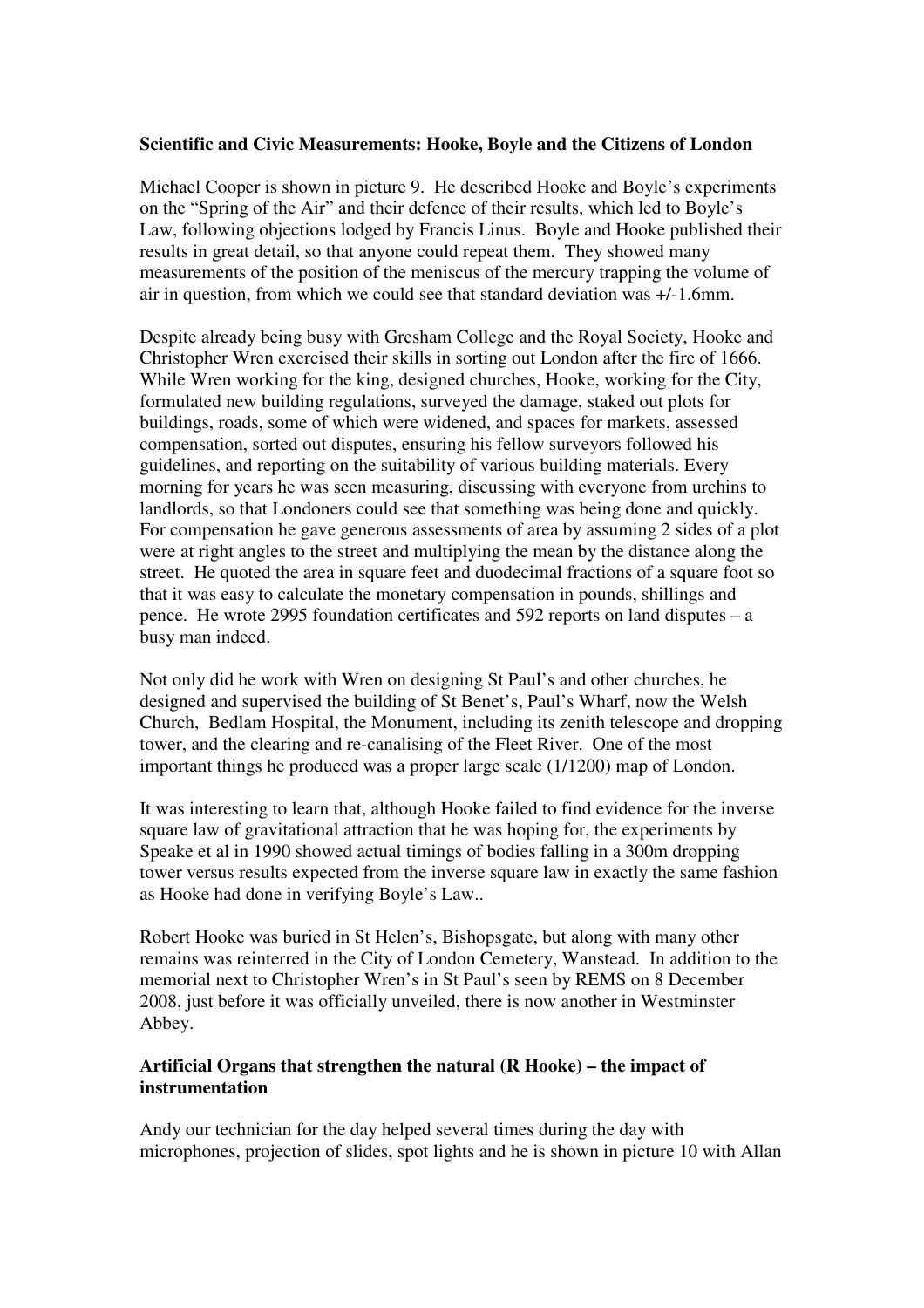Chapman. Allan in picture 11 talked about the historical setting in the world as well as Hooke's status in society and something about his biological studies.

There has been a suggestion that Hooke was a downtrodden artisan compared with Boyle the landed gentleman. Despite being poorly paid for his science, he was the son of a clergyman, went to Westminster School and Christ Church College, Oxford and at 27 was elected FRS. Moreover he did make money from his surveying and rebuilding London. He gave his brother £4000 in ready cash to buy a property on the Isle of Wight. He left £10000, although he didn't actually make a Will. So, in fact, he was a gentleman and the equal of Wren and Boyle.

Among the curiosities received by the Royal Society was a rattlesnake, provided by Richard Amerike of Bristol who supplied John Cabot with the means to get to the New World in 1497. Larger ships were among the scientific instruments to enable one to see new things. In 1453 Byzantium was overrun by the Ottoman Turks, who made Constantinople their capital, but this brought new ideas and translated (from Greek) older ideas to Europe in the form of documents, astronomical instruments and mathematics.

On 26 July 1609 Thomas Harriott turned his newly acquired telescope on the moon and made drawings of it some months before Gallileo did. Telescopes improved from then on to show more and more.

In 1667 Hooke dissected a dog and showed red arterial blood contrasting with blue venous blood. He was interested in visualising the body as a machine with circulation, joints, lungs etc. He studied the flight of flies and compared the frequency of flapping wings with musical notes. He studied the weather too.

Question time brought about quite bit of discussion with the audience (picture 12) and between speakers (picture 13).

Then, before members of the audience repaired to the Hooke Room to inspect the newly hung portrait, Andy played a recording of the Radio 4 interview about the portrait and about Robert Hooke the man. Thus ended a most informative and memorable day.

Mike Quinton, from notes taken by Kate Quinton

Photographs by Mike Quinton:

- 1. John Belling [Belling2]
- 2. Sir Arnold Wolfendale [Wolfendale2]
- 3. Felicity Henderson [Henderson]
- 4. Rita Greer [Greer]
- 5. Unveiling Hooke [Hooke12012012]
- 6. The Portrait [Hooke2]
- 7. Lunchtime discussion [Wolfendale and Chapman]
- 8. Rebekah Higgit [Higgit]
- 9. Michael Cooper [Cooper]
- 10. Technical help [Chapman and Andy]
- 11. Allan Chapman [Chapman]